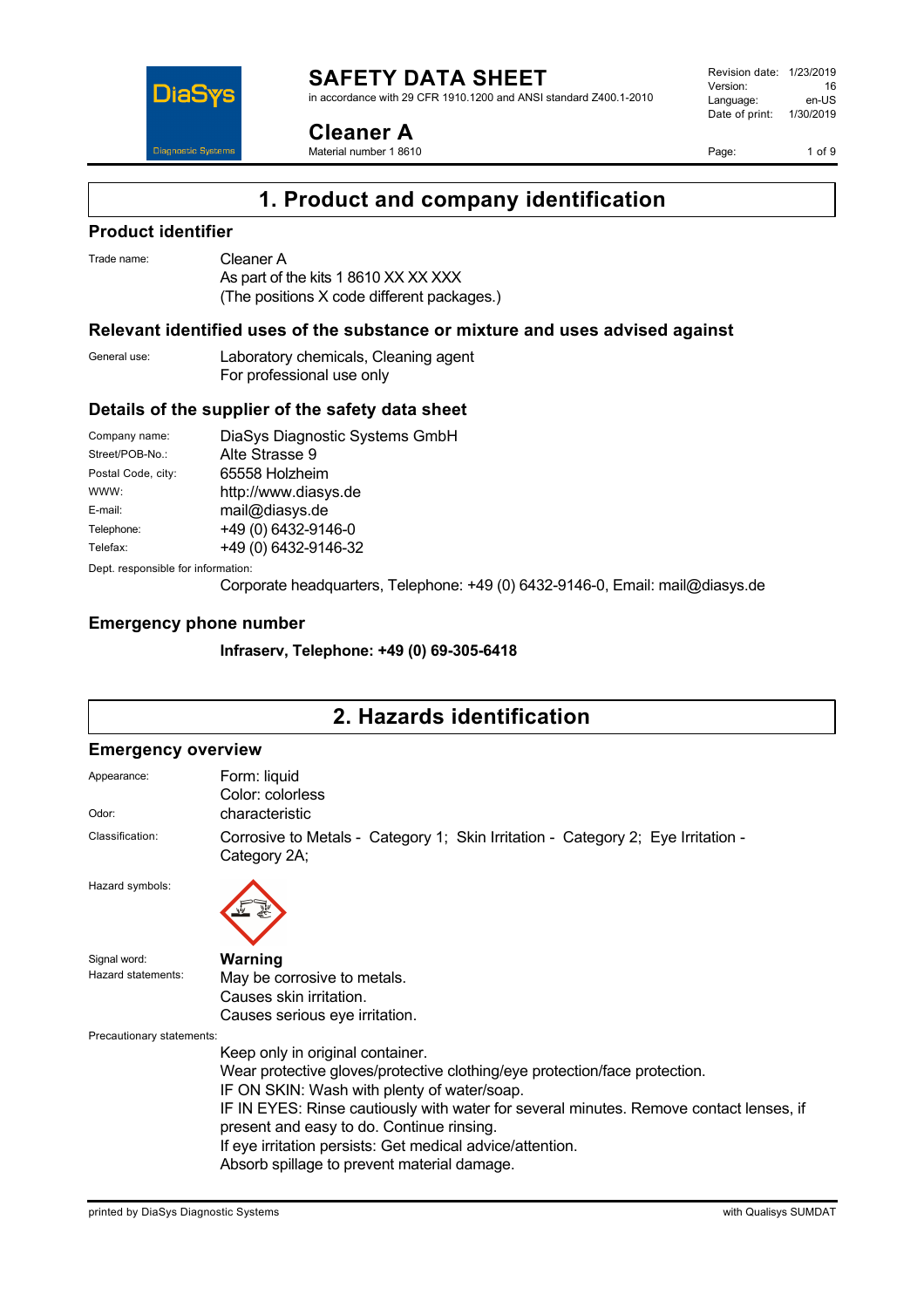**Cleaner A** Material number 1 8610

in accordance with 29 CFR 1910.1200 and ANSI standard Z400.1-2010

### **Regulatory status**

This material is considered hazardous by the U.S. OSHA Hazard Communication Standard (29 CFR 1910.1200) and SIMDUT in Canada.

### **Hazards not otherwise classified**

A corrosive effect cannot be ruled out because of the pH value. see section 11: Toxicological information

### **3. Composition / Information on ingredients**

Chemical characterization: Aqueous solution

| Relevant ingredients:   |                      |         |                                                                                                                                         |
|-------------------------|----------------------|---------|-----------------------------------------------------------------------------------------------------------------------------------------|
| CAS No.                 | Designation          | Content | Classification                                                                                                                          |
| <b>CAS</b><br>7647-01-0 | Hydrochloric<br>acid | $<$ 2 % | Corrosive to Metals - Category 1. Skin Corrosion -<br>Category 1B.<br>Specific Target Organ Toxicity (Single Exposure) -<br>Category 3. |

|                         | 4. First aid measures                                                                                                                                                                                                                      |
|-------------------------|--------------------------------------------------------------------------------------------------------------------------------------------------------------------------------------------------------------------------------------------|
| General information:    | If medical advice is needed, have product container or label at hand.                                                                                                                                                                      |
| In case of inhalation:  | Provide fresh air. In case of respiratory difficulties seek medical attention.                                                                                                                                                             |
| Following skin contact: | Take off contaminated clothing and wash it before reuse.<br>After contact with skin, wash immediately with plenty of water.<br>Cover with sterile dressing material to protect against infection. Seek medical attention.                  |
| After eye contact:      | Immediately flush eyes with plenty of flowing water for 10 to 15 minutes holding eyelids<br>apart. Remove contact lenses, if present and easy to do. Continue rinsing. Subsequently<br>seek the immediate attention of an ophthalmologist. |
| After swallowing:       | Never give anything by mouth to an unconscious person. Rinse mouth immediately and<br>drink plenty of water. Do not induce vomiting. Risk of perforation!<br>Do not try to neutralize. Immediately get medical attention.                  |
|                         | Most important symptoms/effects, acute and delayed                                                                                                                                                                                         |

Causes skin irritation. Causes serious eye irritation. A corrosive effect cannot be ruled out because of the pH value. May cause respiratory irritation.

#### **Information to physician**

Treat symptomatically.

### **5. Fire fighting measures**

Flash point/flash point range:

not combustible

Auto-ignition temperature: No data available

Suitable extinguishing media:

Product is non-combustible. Extinguishing materials should therefore be selected according to surroundings.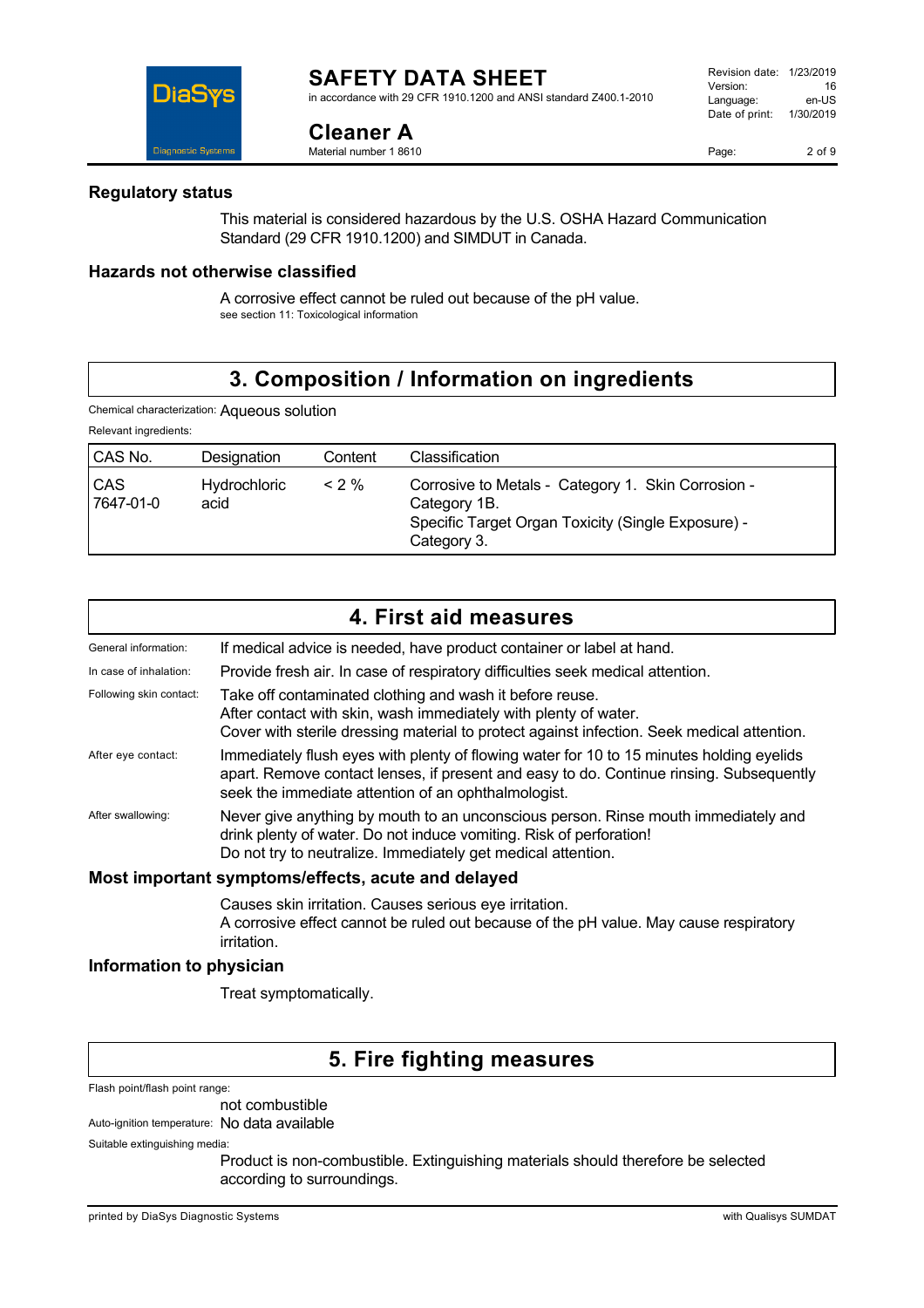in accordance with 29 CFR 1910.1200 and ANSI standard Z400.1-2010

Page: 3 of 9

### **Specific hazards arising from the chemical**

In the event of a fire, the following may be produced when the water evaporates: Hydrogen chloride, carbon monoxide and carbon dioxide.

Protective equipment and precautions for firefighters:

In case of surrounding fires: Wear a self-contained breathing apparatus and chemical protective clothing.

Additional information: Do not allow fire water to penetrate into surface or ground water.

**Cleaner A** Material number 1 8610

### **6. Accidental release measures** Personal precautions: Do not breathe vapors. Provide adequate ventilation. Avoid contact with skin and eyes. Wear appropriate protective equipment. Take off contaminated clothing and wash it before reuse. Keep unprotected people away. Environmental precautions: Do not allow to enter into ground-water, surface water or drains. Methods for clean-up: Soak up with absorbent materials such as sand, siliceus earth, acid- or universal binder. Store in special closed containers and dispose of according to ordinance. Final cleaning.

## **7. Handling and storage**

### **Handling**

Advices on safe handling: Provide adequate ventilation, and local exhaust as needed. Avoid contact with skin and eyes. Do not breathe vapors. Wear appropriate protective equipment. Wash hands before breaks and after work. Do not eat, drink or smoke when using this product. Take off contaminated clothing and wash it before reuse. Have eye wash bottle or eye rinse ready at work place.

### **Storage**

Requirements for storerooms and containers: Keep containers tightly closed and at a temperature between 35.6 °F and 77 °F. Hints on joint storage: Do not store together with strong alkalis. Keep away from food, drink and animal feedingstuffs.

# **8. Exposure controls / personal protection**

### **Exposure guidelines**

Occupational exposure limit values:

| CAS No. | Designation                 | Type                                                             | Limit value                                                                                         |
|---------|-----------------------------|------------------------------------------------------------------|-----------------------------------------------------------------------------------------------------|
|         | 7647-01-0 Hydrochloric acid | USA: ACGIH: Ceiling<br>USA: NIOSH: Ceiling<br>USA: OSHA: Ceiling | 2.98 mg/m <sup>3</sup> ; 2 ppm $(A4)$<br>7 mg/m <sup>3</sup> ; 5 ppm<br>7 mg/m <sup>3</sup> ; 5 ppm |

### **Engineering controls**

Provide good ventilation and/or an exhaust system in the work area. See also information in chapter 7, section storage.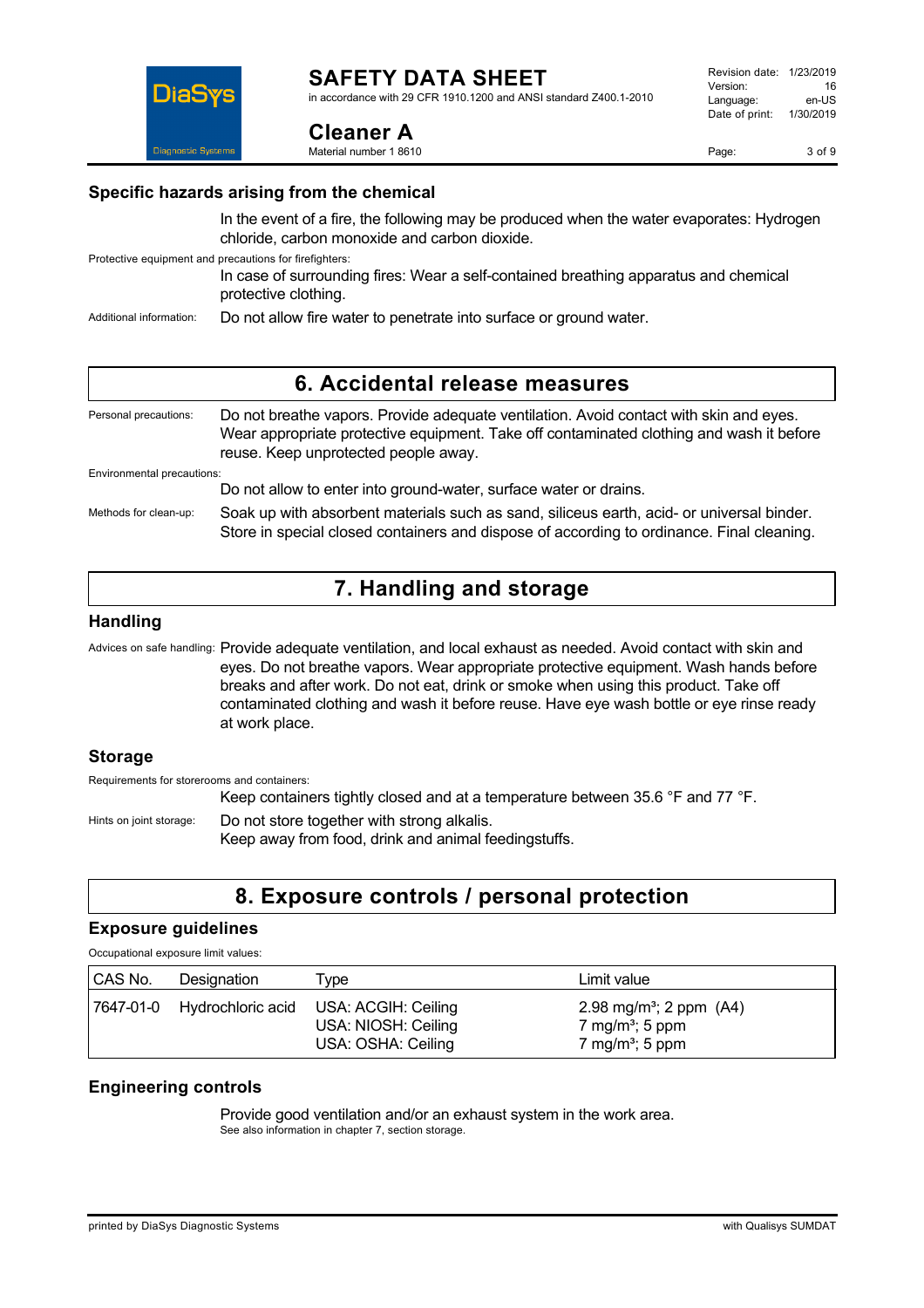**Cleaner A** Material number 1 8610

in accordance with 29 CFR 1910.1200 and ANSI standard Z400.1-2010

Page: 4 of 9

### **Personal protection equipment (PPE)**

| Eye/face protection             | Tightly sealed goggles according to OSHA Standard - 29 CFR: 1910.133 or ANSI<br>Z87.1-2010.                                                                                                                                                                                               |
|---------------------------------|-------------------------------------------------------------------------------------------------------------------------------------------------------------------------------------------------------------------------------------------------------------------------------------------|
| Skin protection                 | Wear suitable protective clothing.                                                                                                                                                                                                                                                        |
|                                 | Protective gloves according to OSHA Standard - 29 CFR: 1910.138.<br>Glove material: butyl caoutchouc (butyl rubber) - Layer thickness: 0.7 mm.<br>Breakthrough time: >480 min.<br>Observe glove manufacturer's instructions concerning penetrability and breakthrough time.               |
| Respiratory protection:         | Respiratory protection must be worn whenever the TLV (WEL) levels have been exceeded.<br>The filter class must be suitable for the maximum contaminant concentration<br>(gas/vapor/aerosol/particulates) that may arise when handling the product.                                        |
| General hygiene considerations: |                                                                                                                                                                                                                                                                                           |
|                                 | Avoid contact with skin, eyes, and clothing. Take off contaminated clothing and wash it<br>before reuse. Do not breathe vapors. Wash hands before breaks and after work. Do not<br>eat, drink or smoke when using this product. Have eye wash bottle or eye rinse ready at<br>work place. |

## **9. Physical and chemical properties**

### **Information on basic physical and chemical properties**

| Appearance:                              | Form: liquid<br>Color: colorless |
|------------------------------------------|----------------------------------|
| Odor:                                    | characteristic                   |
| Odor threshold:                          | No data available                |
| pH value:                                | at 77 °F: approx. 0.2            |
| Melting point/freezing point:            | No data available                |
| Initial boiling point and boiling range: | No data available                |
| Flash point/flash point range:           | not combustible                  |
| Evaporation rate:                        | No data available                |
| Flammability:                            | No data available                |
| Explosion limits:                        | No data available                |
| Vapor pressure:                          | No data available                |
| Vapor density:                           | No data available                |
| Density:                                 | at 68 °F: 1.0008 g/mL            |
| Water solubility:                        | at 68 °F: completely miscible    |
| Partition coefficient: n-octanol/water:  | No data available                |
| Auto-ignition temperature:               | No data available                |
| Thermal decomposition:                   | No data available                |
| Additional information:                  | No data available                |

### **10. Stability and reactivity**

Reactivity: May be corrosive to metals.

Chemical stability: Stable under recommended storage conditions.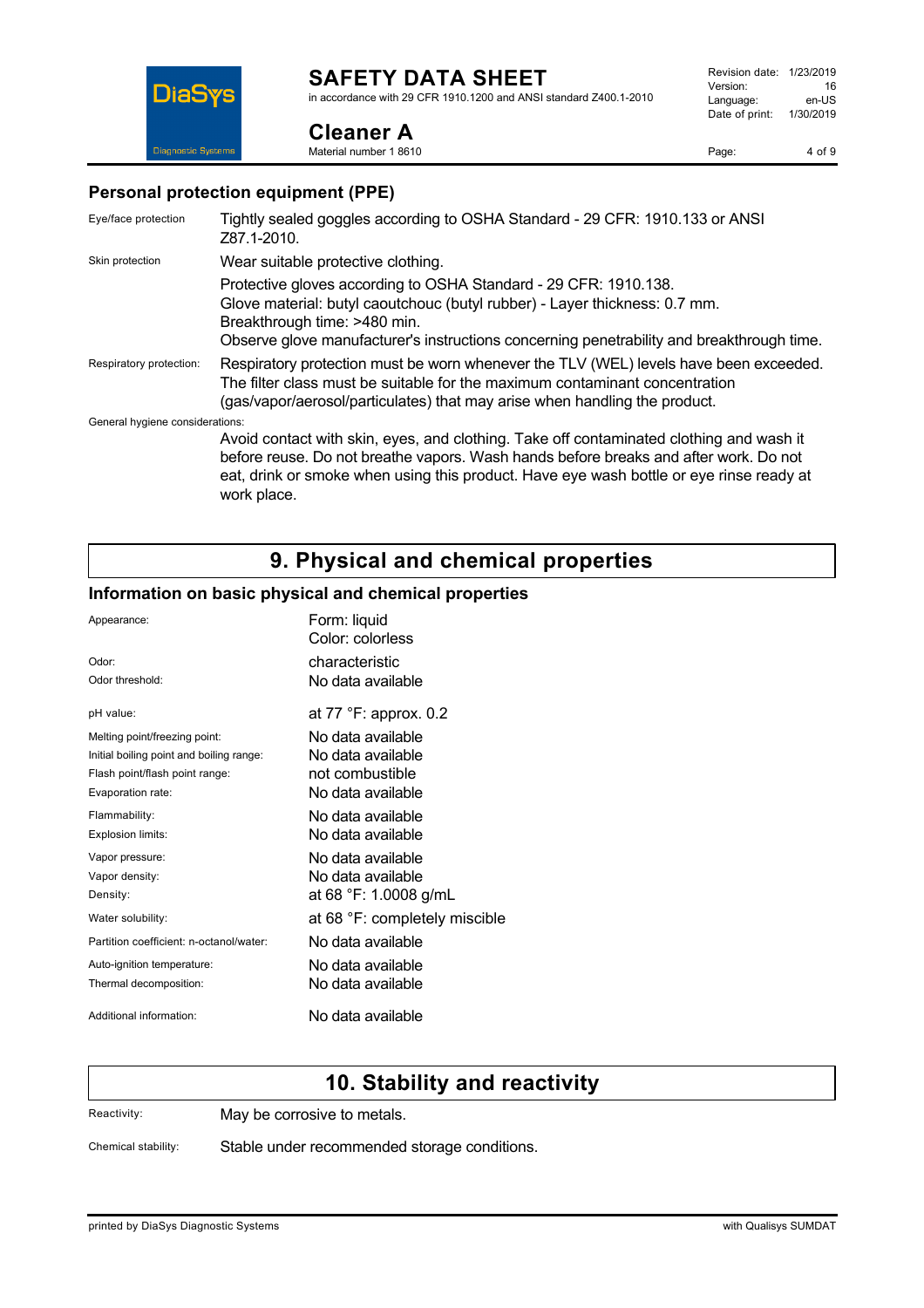

in accordance with 29 CFR 1910.1200 and ANSI standard Z400.1-2010

### **Cleaner A**

Material number 1 8610

Revision date: 1/23/2019 Version: 16<br>
Language: en-US Language: Date of print: 1/30/2019

Page: 5 of 9

No hazardous reactions known.

Conditions to avoid: Protect from excessive heat.

Incompatible materials: Alkalis

Hazardous decomposition products:

No hazardous decomposition products when regulations for storage and handling are observed. Thermal decomposition: No data available

**11. Toxicological information**

#### **Toxicological tests**

| Toxicological effects: | The statements are derived from the properties of the single components. No toxicological<br>data is available for the product as such. |
|------------------------|-----------------------------------------------------------------------------------------------------------------------------------------|
|                        | Acute toxicity (oral): Lack of data.                                                                                                    |
|                        | Acute toxicity (dermal): Lack of data.                                                                                                  |
|                        | Acute toxicity (inhalative): Lack of data.                                                                                              |
|                        | Skin corrosion/irritation: Skin Irritation - Category 2 = Causes skin irritation.                                                       |
|                        | Serious eye damage/irritation: Eye Irritation - Category 2A = Causes serious eye irritation.                                            |
|                        | Sensitisation to the respiratory tract: Lack of data.                                                                                   |
|                        | Skin sensitisation: Lack of data.                                                                                                       |
|                        | Germ cell mutagenicity/Genotoxicity: Lack of data.                                                                                      |
|                        | Carcinogenicity: Lack of data.                                                                                                          |
|                        | Reproductive toxicity: Lack of data.                                                                                                    |
|                        | Effects on or via lactation: Lack of data.                                                                                              |
|                        | Specific target organ toxicity (single exposure): Lack of data.                                                                         |
|                        | Specific target organ toxicity (repeated exposure): Lack of data.                                                                       |
|                        | Aspiration hazard: Lack of data.                                                                                                        |
| Other information:     | Chronic toxicity carcinogenic effect:                                                                                                   |
|                        | Information about hydrochloric acid:                                                                                                    |
|                        | IARC Rating: Group 3                                                                                                                    |
|                        | OSHA Carcinogen: not listed<br>NTP Rating: not listed                                                                                   |
|                        |                                                                                                                                         |
| <b>Symptoms</b>        |                                                                                                                                         |
|                        | A corrosive effect cannot be ruled out because of the pH value. May cause respiratory<br>irritation.                                    |
|                        | In case of ingestion:                                                                                                                   |
|                        | Irritations of mucous membranes in the mouth, pharynx, oesophagus and gastrointestinal<br>tract.                                        |

# **12. Ecological information**

### **Ecotoxicity**

Aquatic toxicity: Harmful effects on water organisms by modification of pH-value.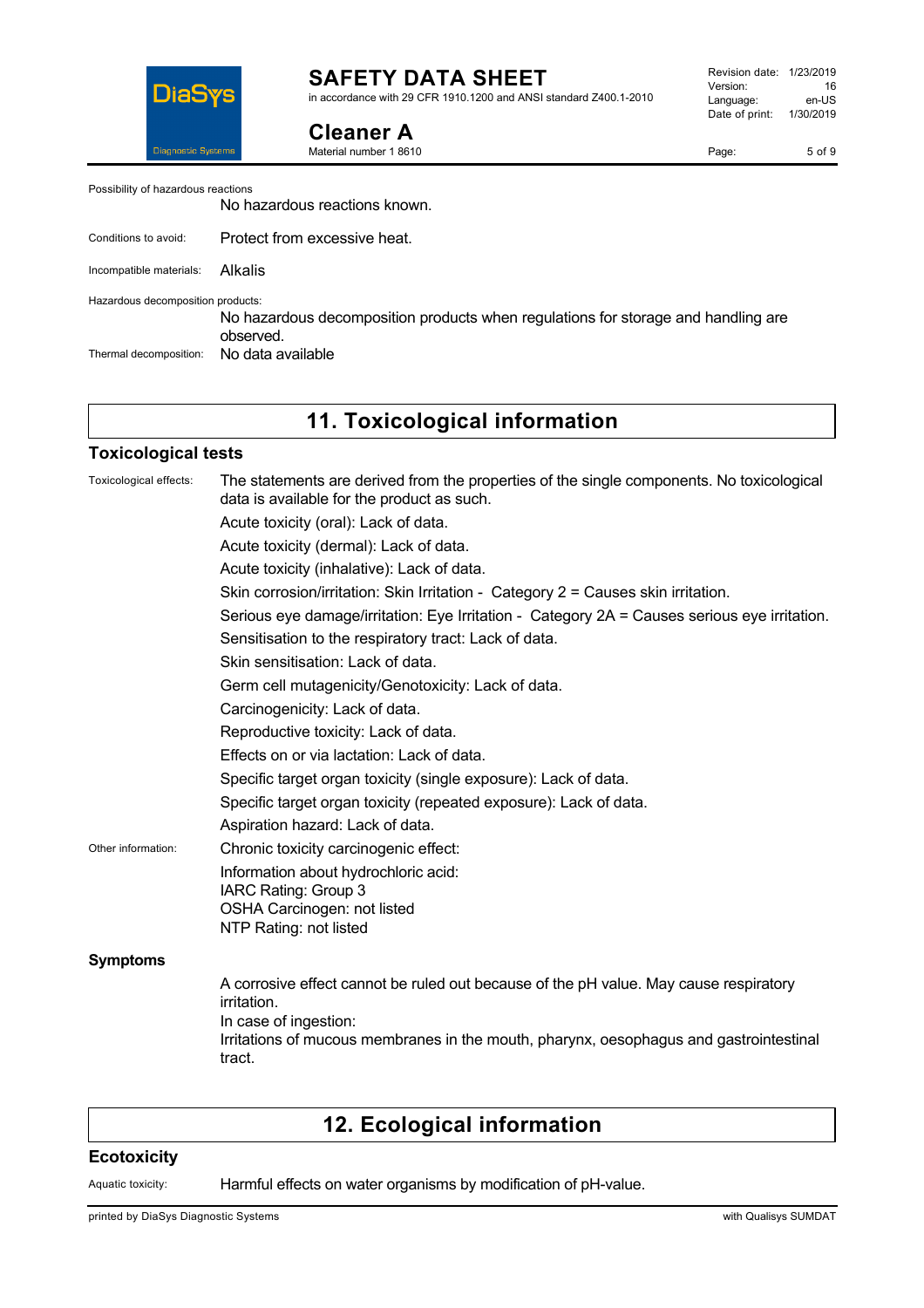DiaS iagnostic Syste

**Cleaner A** Material number 1 8610

Page: 6 of 9

### **Mobility in soil**

No data available

### **Persistence and degradability**

Further details: No data available

### **Additional ecological information**

General information: Do not allow to enter into ground-water, surface water or drains.

### **13. Disposal considerations**

#### **Product**

Recommendation: Special waste. Dispose of waste according to applicable legislation.

#### **Contaminated packaging**

Recommendation: Dispose of waste according to applicable legislation. Non-contaminated packages may be recycled.

### **14. Transport information**

#### **USA: Department of Transportation (DOT)**

| Identification number:                            | UN1789                               |  |
|---------------------------------------------------|--------------------------------------|--|
| Proper shipping name:                             | UN 1789, Hydrochloric acid, solution |  |
| Hazard class or Division:                         | 8                                    |  |
| Packing Group:                                    | Ш                                    |  |
| Labels:                                           | 8                                    |  |
| Special provisions:                               | A3, IB3, T4, TP1                     |  |
| Packaging - Exceptions:                           | 154                                  |  |
| Packaging - Non-bulk:                             | 203                                  |  |
| Packaging - Bulk:                                 | 241                                  |  |
| Quantity limitations - Passenger aircraft / rail: |                                      |  |
|                                                   | 5 L                                  |  |
| Quantity limitations - Cargo only:                | 60 L                                 |  |
| Vessel stowage - Location:                        | C                                    |  |
| Vessel stowage - Other:                           | 8                                    |  |
|                                                   |                                      |  |

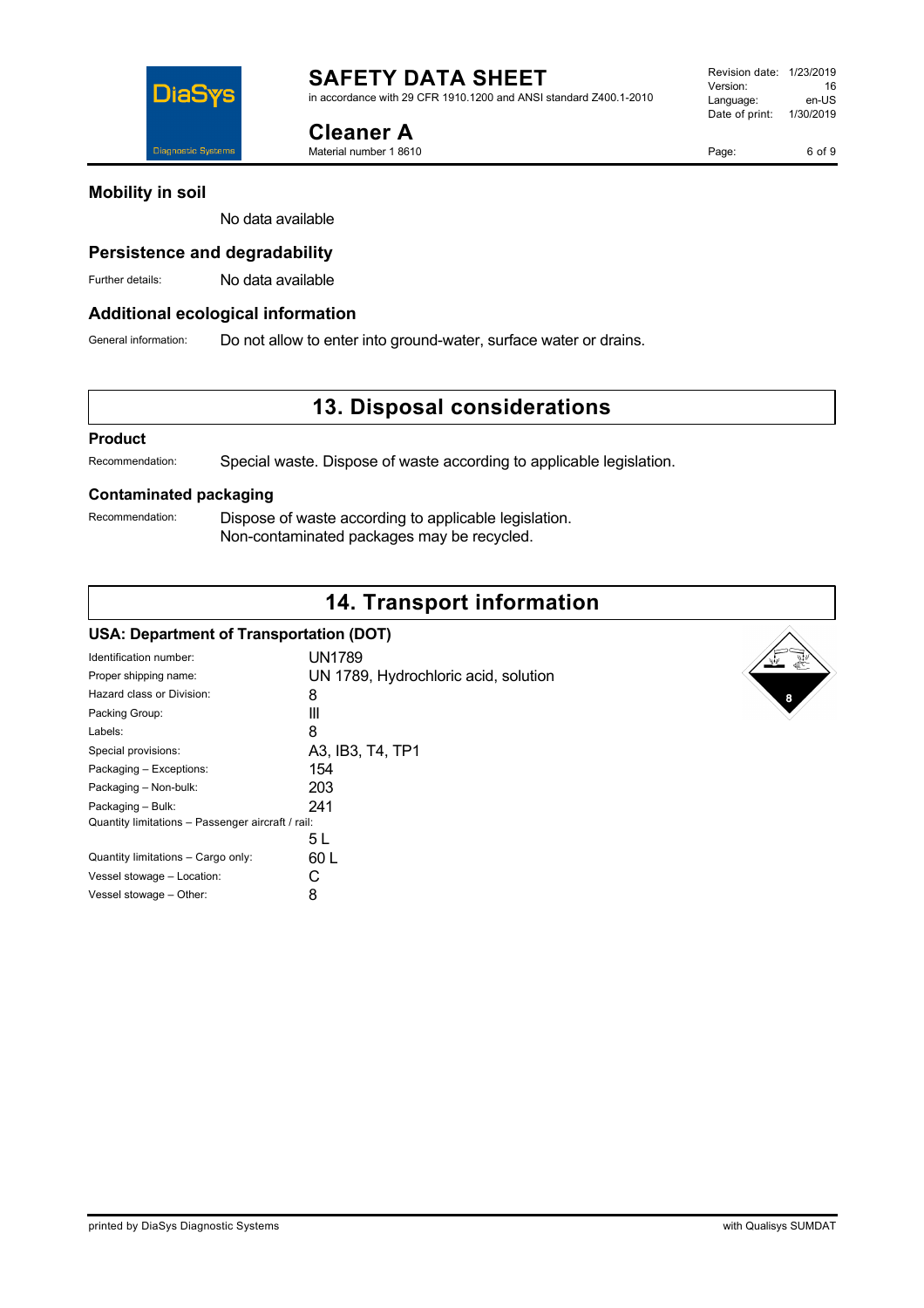

in accordance with 29 CFR 1910.1200 and ANSI standard Z400.1-2010

### **Cleaner A**

Material number 1 8610

Revision date: 1/23/2019 Version: 16<br>Language: en-US Language: Date of print: 1/30/2019

Page: 7 of 9

| Sea transport (IMDG)                    |                                                                                                                                                             |
|-----------------------------------------|-------------------------------------------------------------------------------------------------------------------------------------------------------------|
| UN number:                              | <b>UN 1789</b>                                                                                                                                              |
| Proper shipping name:                   | UN 1789, HYDROCHLORIC ACID, solution                                                                                                                        |
| Class or division, Subsidary risk:      | Class 8, Subrisk -                                                                                                                                          |
| Packing Group:                          | Ш                                                                                                                                                           |
| EmS:                                    | $F-A, S-B$                                                                                                                                                  |
| Special provisions:                     | 223                                                                                                                                                         |
| Limited quantities:                     | 5 L                                                                                                                                                         |
| Excepted quantities:                    | E <sub>1</sub>                                                                                                                                              |
| Contaminated packaging - Instructions:  | P001, LP01                                                                                                                                                  |
| Contaminated packaging - Provisions:    |                                                                                                                                                             |
| <b>IBC</b> - Instructions:              | IBC03                                                                                                                                                       |
| <b>IBC - Provisions:</b>                |                                                                                                                                                             |
| Tank instructions - IMO:                |                                                                                                                                                             |
| Tank instructions - UN:                 | T4                                                                                                                                                          |
| Tank instructions - Provisions:         | TP1                                                                                                                                                         |
| Stowage and handling:                   | Category C.                                                                                                                                                 |
| Properties and observations:            | Colourless liquid. An aqueous solution of the gas hydrogen chloride. Highly<br>corrosive to most metals. Causes burns to skin eyes and mucous<br>membranes. |
| Marine pollutant:                       | no                                                                                                                                                          |
| Segregation group:                      | 1                                                                                                                                                           |
| Air transport (IATA)                    |                                                                                                                                                             |
| UN/ID number:                           | <b>UN 1789</b>                                                                                                                                              |
| Proper shipping name:                   | UN 1789, HYDROCHLORIC ACID, solution                                                                                                                        |
| Class or division, Subsidary risk:      | Class 8                                                                                                                                                     |
| Packing Group:                          | Ш                                                                                                                                                           |
| Hazard label:                           | Corrosive                                                                                                                                                   |
| <b>Excepted Quantity Code:</b>          | E1                                                                                                                                                          |
| Passenger and Cargo Aircraft: Ltd.Qty.: | Pack.Instr. Y841 - Max. Net Qty/Pkg. 1 L                                                                                                                    |
| Passenger and Cargo Aircraft:           | Pack.Instr. 852 - Max. Net Qty/Pkg. 5 L                                                                                                                     |
| Cargo Aircraft only:                    | Pack.Instr. 856 - Max. Net Qty/Pkg. 60 L                                                                                                                    |
| Special provisions:                     | A3 A803                                                                                                                                                     |
| Emergency Response Guide-Code (ERG):    | 8L                                                                                                                                                          |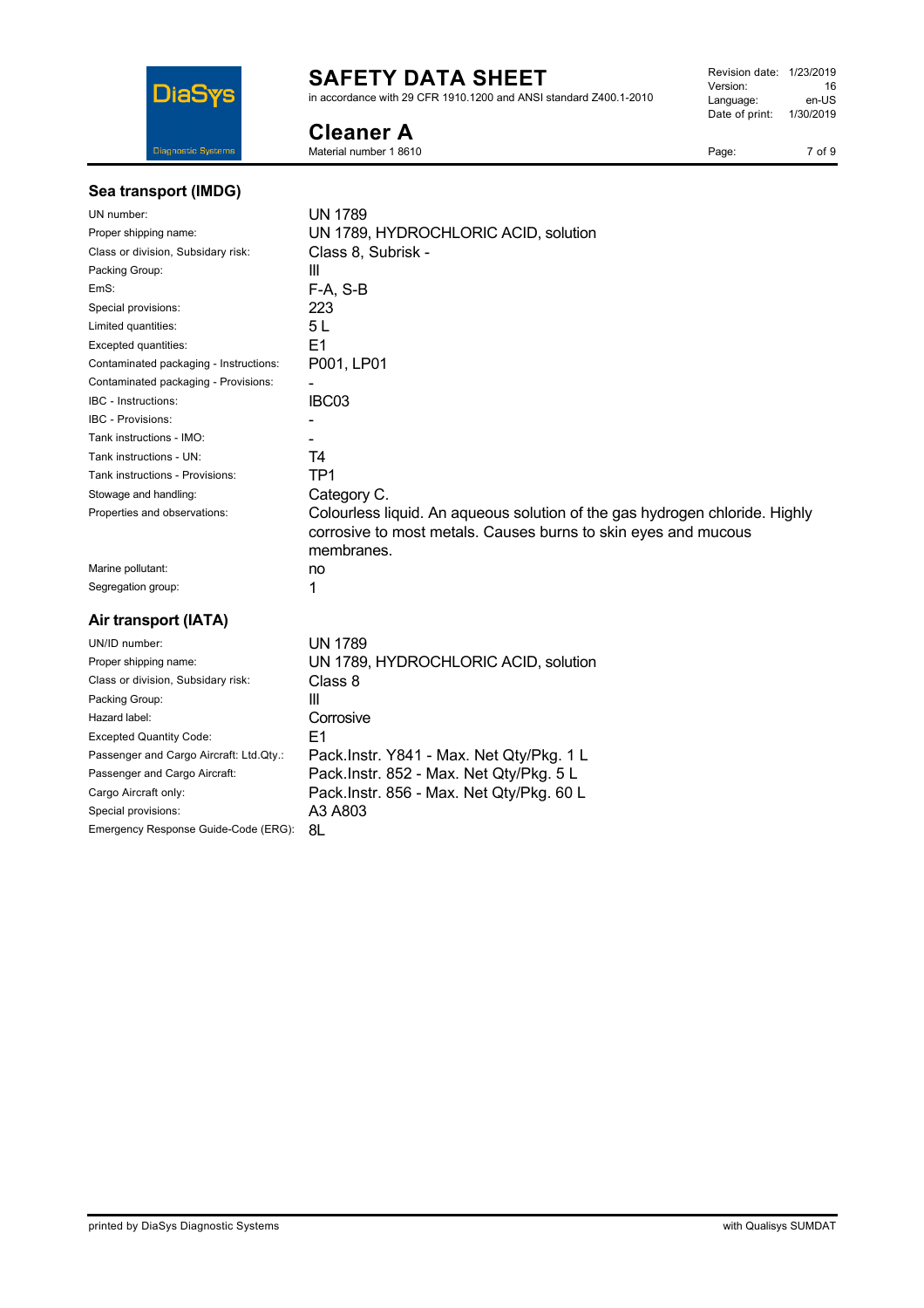

in accordance with 29 CFR 1910.1200 and ANSI standard Z400.1-2010

### **Cleaner A**

Material number 1 8610

Revision date: 1/23/2019 Version: 16<br>
Language: en-US Language: Date of print: 1/30/2019

Page: 8 of 9

# **15. Regulatory information**

### **National regulations - U.S. Federal Regulations**

| Hydrochloric acid:                                   | TSCA Inventory: listed; EPA flags T<br><b>TSCA HPVC: not listed</b><br>Carcinogen Status:<br>IARC Rating: Group 3<br>OSHA Carcinogen: not listed<br>NTP Rating: not listed<br>Clean Air Act:<br>Accidental Release Prevention: Threshold 5000 lbs. / Basis for listing = a<br>Hazardous Air Pollutants: Code X<br>Clean Water Act:<br>Hazardous Substances: RQ 5000 lbs.<br><b>Other Environmental Laws:</b><br>CERCLA: RQ 5000 lbs.<br>SARA Title III Section 302, EHS: TPQ 500 lbs. / RQ 5000 lbs.<br>SARA Title III Section 313, Toxic Release: Conc. 1.0% / Threshold Standard<br>NIOSH Recommendations:<br>Occupational Health Guideline: 0332<br>OSHA Process Safety Management: Threshold 5000 lbs.                                                                                                                      |
|------------------------------------------------------|---------------------------------------------------------------------------------------------------------------------------------------------------------------------------------------------------------------------------------------------------------------------------------------------------------------------------------------------------------------------------------------------------------------------------------------------------------------------------------------------------------------------------------------------------------------------------------------------------------------------------------------------------------------------------------------------------------------------------------------------------------------------------------------------------------------------------------|
| <b>National regulations - U.S. State Regulations</b> |                                                                                                                                                                                                                                                                                                                                                                                                                                                                                                                                                                                                                                                                                                                                                                                                                                 |
| <b>National regulations - Great Britain</b>          | Hydrochloric acid: Delaware Air Quality Management List:<br>DRQ: 5000 - RQ State: Federal Regulations Apply<br>Idaho Air Pollutant List:<br>Title 585 -- AAC: 0.375 -- EL: 0.05 -- OEL: 7.5 -- Title 586: -<br>Massachusetts Haz. Substances codes: 2,4,5 *E* F6 F8 F9<br>Minnesota Haz. Substance:<br>Codes: AO - Ratings: 9.4 - Status: Title III. TRI.<br>New Jersey Extraordinarily Hazardous Substances:<br>EPA Threshold: 5000<br>NJ Threshold: 2000 - NJ Group: I - NJ Table: I Part A - NJ Basis: Not on List<br>New Jersey RTK Hazardous Substance:<br>DOT: 1789 - Sub No.: 1012 - TPQ: -<br>New York List of Hazardous Substances:<br>RQ -- Air: 5000 - RQ -- Land: 100 - Note: No Note Associated with this chemical.<br>Pennsylvania Haz. Substance code: E<br>Washington Air Contaminant:<br>Ceiling: 5 ppm / 7 mg |

Hazchem-Code: 2R

## **16. Other information**

Text for labeling: Contains < 2 % Hydrochloric acid. Safety data sheet available on request.